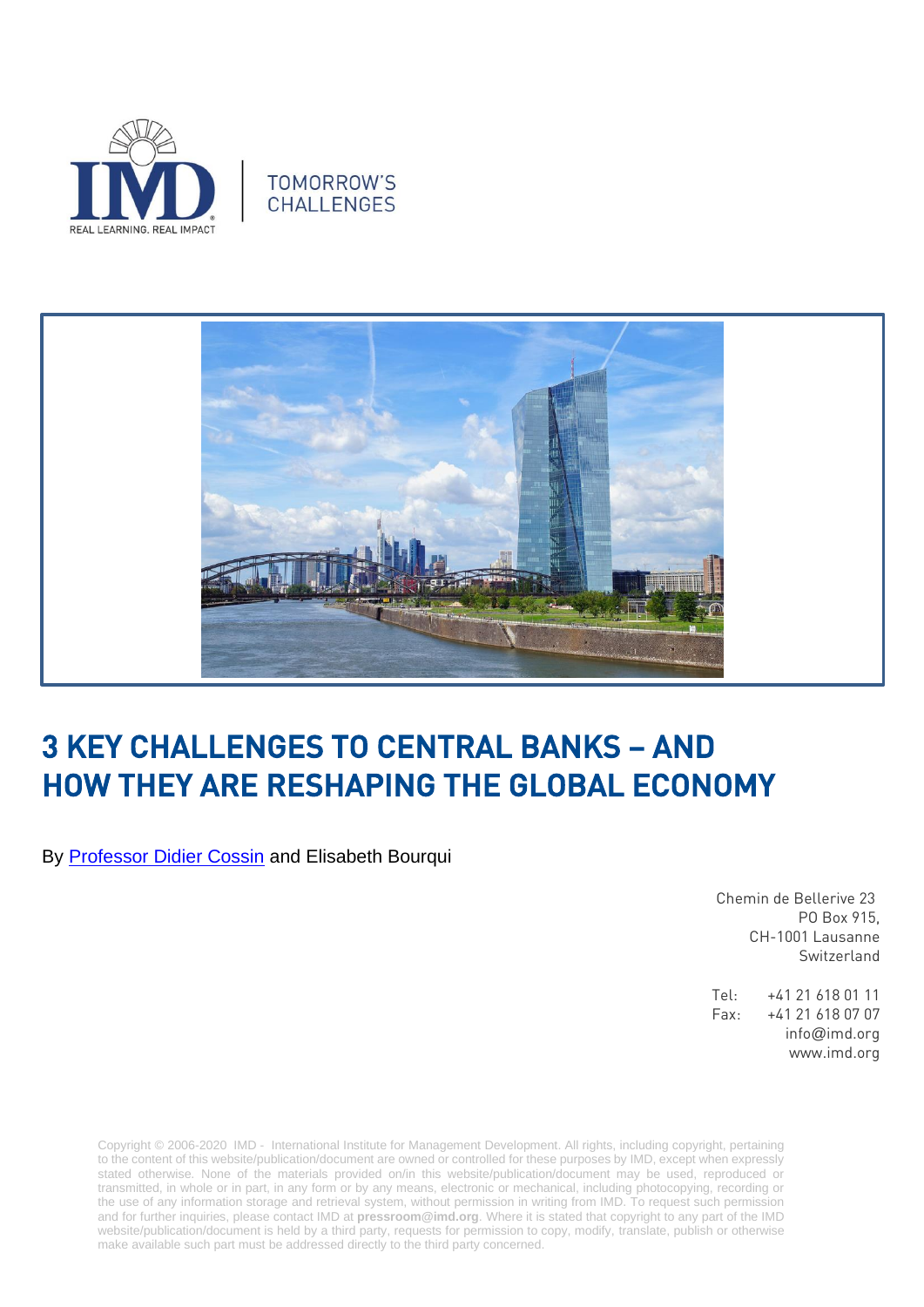The governance of central banks is being challenged.

They have lost the clarity of their mandate, they are structurally losing their independence, and they are expected to fulfil social and quasi-political responsibilities without corresponding legitimacy and power.

These three key challenges to central bank governance may well trigger a monetary or currency regime shift that could transform economies and markets in the generation to come. All central banks, from the Federal Reserve and European Central Bank to the Bank of England, from Africa and Asia to Latin America and Oceania, face this triple challenge. We explore this evolution (erosion?) of governance quality in central banks.

Let's explore this evolution – or perhaps more accurately, this erosion – of the quality of governance in central banks in more detail.

## **Ambiguity of mandates**

The aim of central banks used to be clear: to keep prices stable in order to hit a target of, for example, 2% inflation. Then this mandate began to change, and evolved towards dual mandates, like economic growth and job creation, often without precise targets.

So is the mandate stability or fostering a dynamic economy? Stability in a world where disruption has become a positive value has taken on an unexpected hue: it has become the stability of the graveyard.

The former governor of the Central Bank of Brazil talks about smoothing the cycle, hoping to reconcile dynamism and stability. But this became even more unclear during the financial crisis when the actions of central banks appeared to favour elites, such as bankers and shareholders and led to a rise in inequality.

There is a rising suspicion that mandates can no longer be purely technical, as the side-effects are all-encompassing. Social wellbeing, sustainability and environmental action and even industrial policies are indirectly influenced by central bank policies and the unelected officials who lead them.

Central banks are creating winners and losers in the socio-economic world, and this is making their mandates increasingly complex and ambiguous.

## **Erosion of independence**

The independence of central banks used to be sacrosanct. It guaranteed a technocrat perspective with full responsibility and accountability around a well-defined, technical and non-political objective.

The rise of authoritarianism and the questioning of liberal democracies applied huge amounts of pressure on central bankers, with the politizisation of appointments and even removal from office a possibility.

Copyright © 2006-2020 IMD - International Institute for Management Development. All rights, including copyright, pertaining to the content of this website/publication/document are owned or controlled for these purposes by IMD, except when expressly stated otherwise. None of the materials provided on/in this website/publication/document may be used, reproduced or transmitted, in whole or in part, in any form or by any means, electronic or mechanical, including photocopying, recording or the use of any information storage and retrieval system, without permission in writing from IMD. To request such permission and for further inquiries, please contact IMD at **[pressroom@imd.org](mailto:pressroom@imd.org)**. Where it is stated that copyright to any part of the IMD website/publication/document is held by a third party, requests for permission to copy, modify, translate, publish or otherwise make available such part must be addressed directly to the third party concerned.